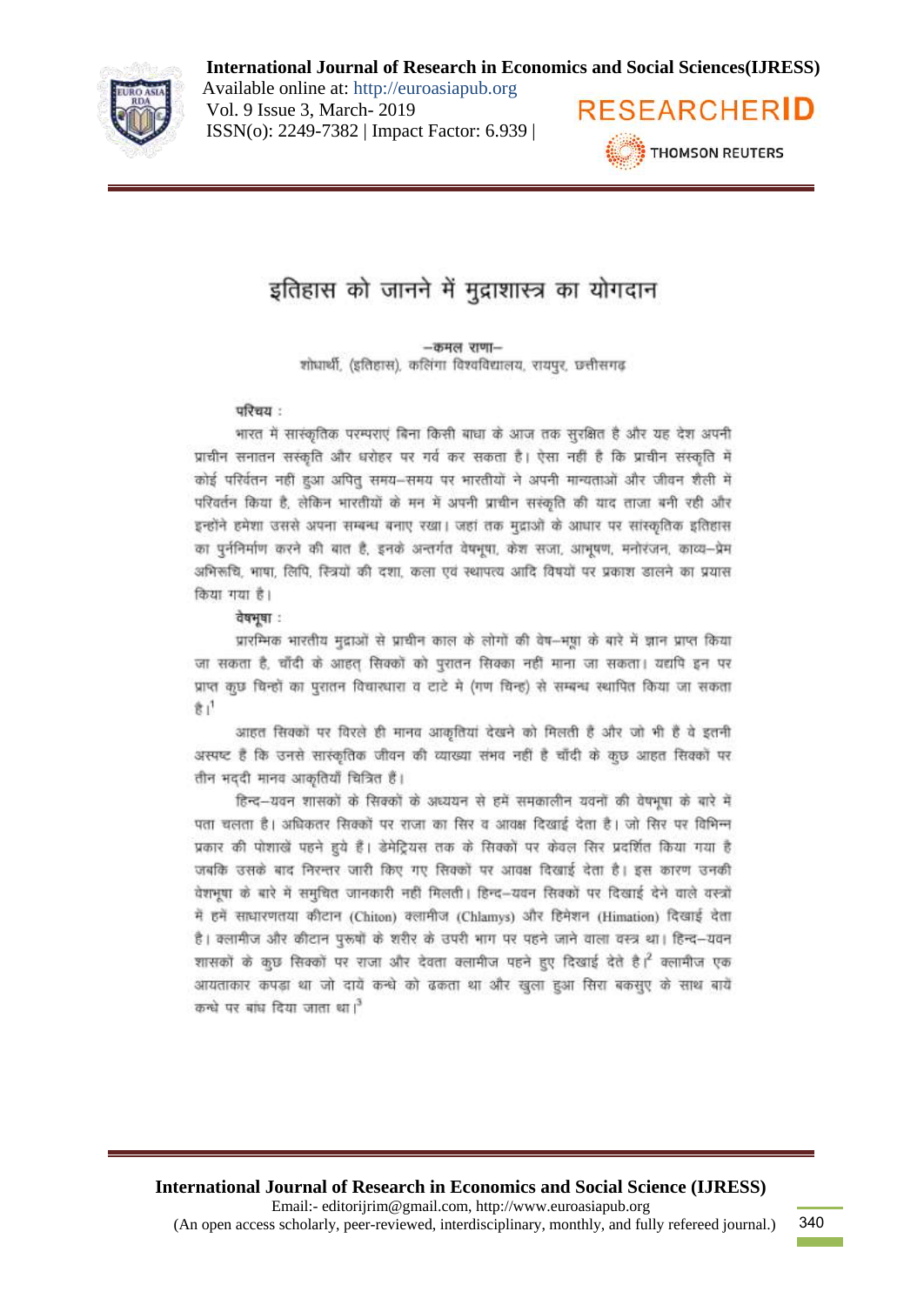

Available online at: http://euroasiapub.org Vol. 9 Issue 3, March- 2019 ISSN(o): 2249-7382 | Impact Factor: 6.939 |



हिन्द यवन शासकों के सिक्कों पर हमें दो प्रकार की कीटान दिखाई देती है। एक कीटान में वस्त्र घटनों के जोड़ों तक फैला हुआ था। जबकि दूसरे प्रकार के कीटान में यस्त्र कल्हों के नीचे तक जाता था। हिन्द यवन शासकों के सिक्कों पर परूपों के शरीर के नीचे पहने जाने वाला वस्त्र हिमशेन चित्रित किया गया है। यह एक लम्बा आयाताकार कपड़े का ट्कड़ा था जोकि आवश्यकतानुसार शरीर के चारों ओर विभिन्न प्रकार से लपेटा जाता था। कभी कभी हिमशेन का नीचे वाला सिरा पीछे की ओर लपेटा हुआ दिखाई देता है और कभी-कभी कपडे का एक सिरा बायें कन्धें के उपर फैला हुआ और दाई बाजू के नीचे दबाया हुआ दिखाई देता है।<sup>5</sup>

एन्टिमेक्स थिओस के कुछ सिक्कों पर पोसीडान और हेलिआविलीज के कुछ सिक्कों पर ज्यस हिमेशन पहने हुये दिखाई देता है।

डायाडोटस प्रथम और डेमेटियस के कुछ सिक्कों के पृष्टभाग पर अर्तीमस छोटी कीटान पहने हए दिखाई देती है।

अपोलोडोटस के कुछ सिक्कों पर अपोलो क्लामीज पहने हुए हैं। हिन्द-यवन शासकों के सिक्कों पर रित्रयों के शरीर के नीचे और उपर वाले भाग पर पहने जाने वाले वस्त्रों में प्रमुखतया कीतान और हिमेशन दिखाई देता है। कभी-कभी सिक्कों पर साड़ी और ब्लाउज भी चित्रित किया गया है।

पेन्टालियान के एक सिक्के के अग्रभाग पर प्राच्य वेशभूषा में एक लड़की नृत्य करती हुई दिखाई देती है, जिसने अपने दांये हाथ में फल पकड़ा हुआ है। सम्भवतः यह उस काल के सांस्कृतिक जीवन का एक दृश्य है। हिन्द–यवन शासकों के सिक्कों के अध्ययन से हमें पता चलता है कि प्राचीन काल में लोग बहुत साधारण पहनावा पहनते थे। वह छोटी या पैरों तक लम्बी धोती पहनते थे और कन्धों को ढकने के लिये शाल लेते थे। रित्रयां साढ़ी पहनती थीं। सम्भवतः कपडे बनाने की कला मौर्य काल से विशेषज्ञता के महत्वपूर्ण काल में आ चुकी थी। शकों ने अपने विदेशी उद्भव के कारण सिक्कों पर अपने आपको विदेशी वस्त्रों और आभूषणों में दिखाया है। शक शासक लबादा, पतलून, मुकूट, राजकीय मुकूट और नोकदार बूट इत्यादि पहने हुये दिखाई देते है। शक शासकों के सिक्कों पर चित्रित देवी-देवता भी विदेशी वस्त्र पहने हुये दिखाई देते हैं। वस्त्रों में छोटी कीटान पेवलम, बूट, फ्रीजियन, टोपी, क्लामीज इत्यादि विचारणीय है। टकसाल वालों ने सिक्कों पर विशेष पशुओं को कलात्मक डिजाइनों में दिखाया है। पशुओं के गले के चारों और घण्टियों, मालाओं और पीठ पर अलंकृत कपड़ों के साथ चित्रित किया गया है। शक शासकों के सिक्कों पर पुरूष क्लामीज और कीटान पहने हुये दिखाई देते हैं। यह वस्त्र शरीर के उपरी भाग पर पहने जाते थे। क्लामीज एक छोटा लबादा था जिसका छोटा सिरा गर्दन के चारों और लपेटा जाता था और छाती पर जड़ाउ पिन के साथ इसे बांध दिया जाता था।

कृषाण काल के सिक्कों के अग्रनाग पर प्रायः राजा की खड़ी हुई आकृति दिखाई देती है। वह साधारणतयः पूरी बाहों वाला लम्बा कर्ता, तंग पायजामा और ऊंचे बूट पहने हुये दिखाई देता है।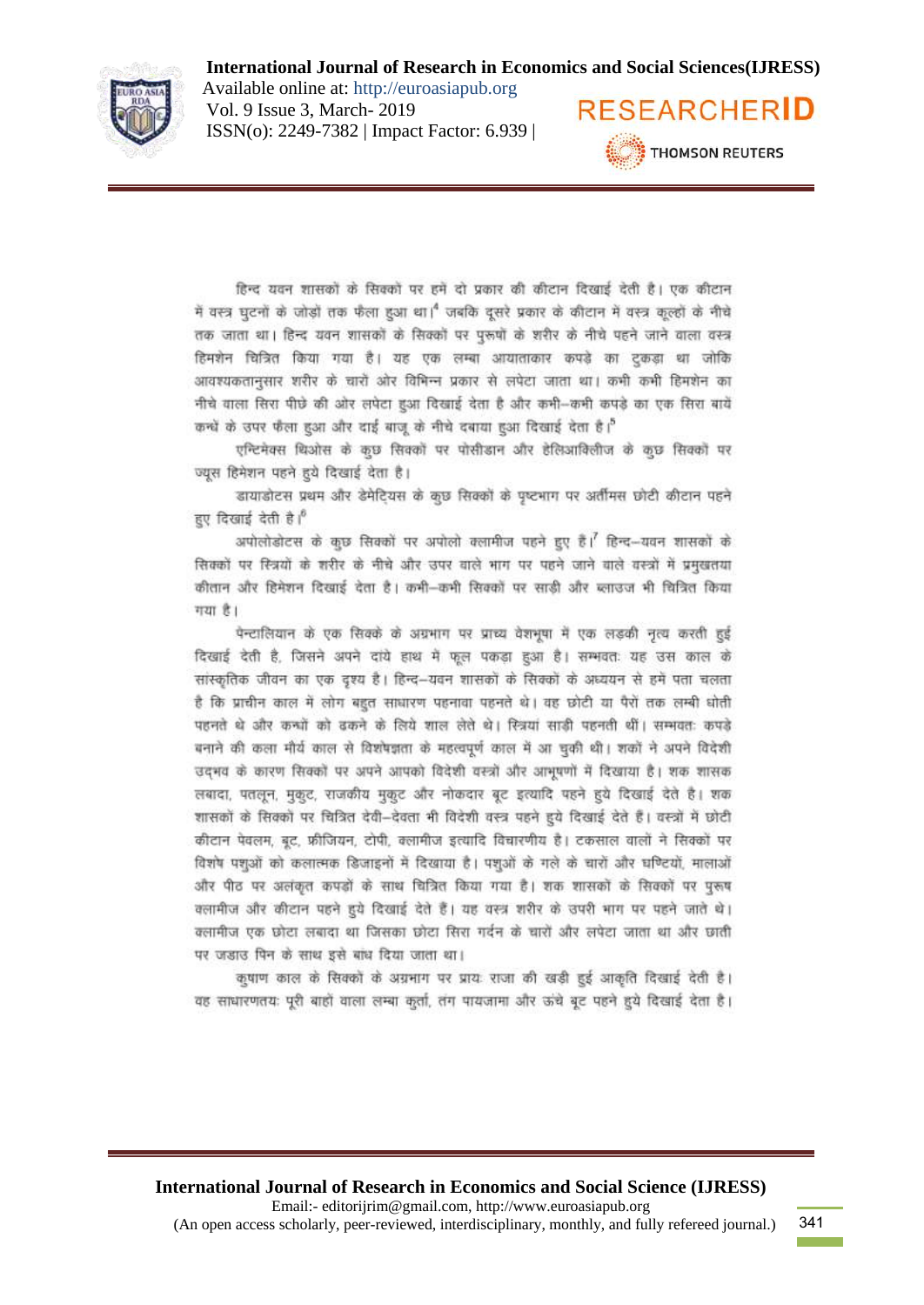

Available online at: http://euroasiapub.org Vol. 9 Issue 3, March- 2019 ISSN(o): 2249-7382 | Impact Factor: 6.939 |



वह सिर पर एक लम्बी शंक रूपी पोशाख भी पहने हुये है। यह पहनावा हमें मधुरा की कृषाण मूर्तिकला में भी दिखाई देता है। लम्बी बाहों वाले कोट के आस्तीन और बाहों पर कभी--कभी बेल बूटे कढ़े हुये दिखाई देते हैं। यह कोट घुटनों के नीचे तक जाता है और इसलिये यह साहित्य में उल्लिखित चाईना चोलक की तरह दिखाई देता है। कृषाणों की उपलब्धियों को देखने से ऐसा प्रतीत होता है कि इनका उदभव भी चीन में हुआ और इन्होने इसे मध्य एशिया में अपने स्वदेश से ग्रहण किया। यह वस्त्र उत्तरकाल तक लोकप्रिय बना रहा। यहां तक कि गुप्त शासक भी यही वस्त्र पहने हुए दिखाई देते हैं। इसके अतिरिक्त उत्तरकालीन अजन्ता चित्रकला में ही इसके उदाहरण दिखाई देते हैं। यह मध्य युग तक भी जारी रहा जबकि इसे घोगा कहा जाता था। वीमा कडफिशस के सिक्कों पर वह भारी कोट पहने हुए दिखाई देता है।<sup>8</sup>

कनिष्क के सिक्कों पर भी वह कृषाण प्रतिरूप भारी कोट पहने चित्रित किया गया है। कृषाण सिक्कों पर क्लामीज भी चित्रित किया गया है। क्लामीज एक छोटा लबादा था जो कि शाल की तरह ओढा जाता था। हविष्क के एक सिक्के पर राजा कवच के उपर क्लामीज पहने हुए दिखाई देता है। कडफिशस द्वितीय भी अपने एक सिक्के पर यूनानी क्लामीज पहने हुये दिखाई देता है।

यौधेयों के सिक्कों से भी उनकी वेषभुषा के बारे में प्रयंप्त जानकारी मिलती है। प्राचीन काल में धोती काफी लोकप्रिय थी।<sup>10</sup> योधयों के सिक्कों पर कार्तिकेय और शिव धोती पहने हुये दिखाई देते हैं। एक बड़ी संख्या में सिक्कों पर दुपटटा चित्रित किया गया है। कुणिन्दों के कुछ विशेष सिक्कों पर स्त्रियां दपटटा पहने हुए दिखाई देती हैं। प्राचीन काल में भारतीय पुरूष साधारणतयः अपने सिर पर पगड़ी पहनते थे। भारत के कुछ विशेष भागों में यह अभी भी बहतू लोकप्रिय है। यह पगड़ियां विशाल थी और कपड़े की पटि्टयों से बनी हुई थीं जो सिर के उपर लपेटी जाती थीं। यह पगड़ी कई प्रकार के अलंकृत नमूनों में बांधी जाती थी। उनमें से कुछ नमूने सिक्कों पर दिखाई देते हैं। यौधेयों के कुछ विशेष प्रकार के सिक्कों पर कार्तिकेय पगडी पहने हुये चित्रित किया गया है, जो एक प्रकार से धारियों वाला कपड़ा सिर के चारों ओर बंधा हुआ प्रतीत होता है।

प्राचीन काल में धोती भी एक अन्य लोकप्रिय पोशाक थी। काफी संख्या में गुप्त सिवकों पर धोती भी चित्रित की गई है। सिंह निहन्ता और पर्थक प्रकार के सिक्कों पर चन्द्रगुप्त द्वितीय लंगोट पहने हुये दिखाई देता है। गुप्तकालीन सिक्कों पर लबादा बहुत कम दिखाई देता है। समुद्रगुप्त के धनुर्धारी प्रकार के केवल एक सिक्के पर इसके स्पष्ट उदाहरण मिलते हैं। यह वस्त्र उदभव में सासनियन है और उन्होंने बाणभट्ट द्वारा उल्लिखित अछादनक के साथ इसका सम्बन्ध स्थापित किया है।

चित्रकला में इस वस्त्र के कुछ उदाहरण मिलते हैं ऐसा प्रतीत होता है कि यह वस्त्र भारत में लोकप्रिय नहीं था। गुप्तों में दुपट्टा या चादर का भी बहुत रिवाज था। यह छाती के आर-पार ओढ़ा जाता था। कभी-कभी यह दायीं बाजू के चारों ओर भी लपेटा जाता था। समुद्रगुप्त और चन्द्रगुप्त द्वितीय अपने सिक्कों पर दुपट्टा पहने हुये चित्रित किए गए है। सम्भवतः यह धोती ओर कुर्ते के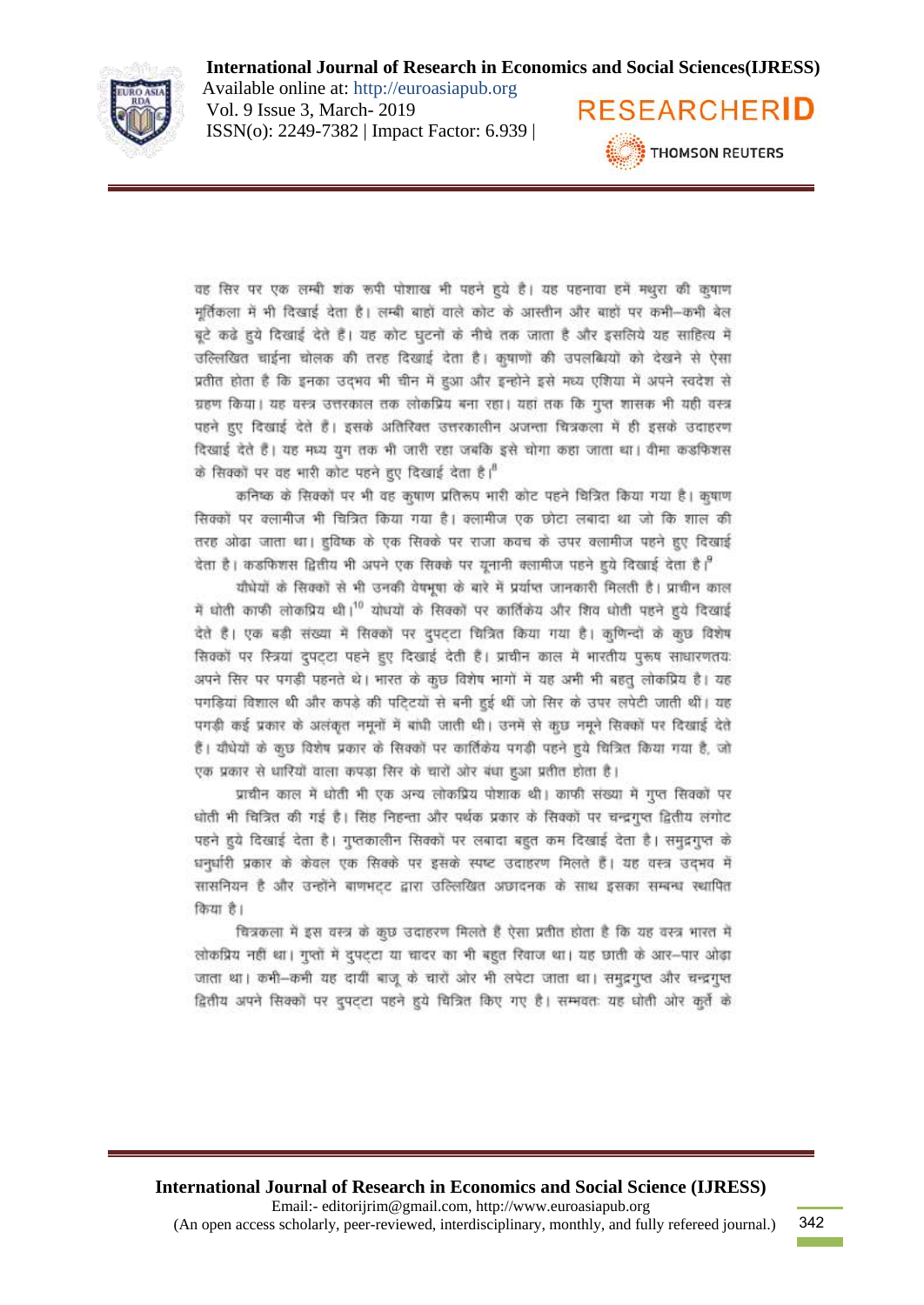

Available online at: http://euroasiapub.org Vol. 9 Issue 3, March- 2019 ISSN(o): 2249-7382 | Impact Factor: 6.939 |



साथ संयोजन में पहना जाता था। इस आवरण या शाल का संस्कृत साहित्य में उल्लिखित उतरीय के साथ सम्बन्ध स्थापित किया जा सकता है। अजन्ता चित्रकला में भी कन्धों पर शाल चित्रित की गई दिखाई देती है।<sup>11</sup>

#### केश-सज्जा:

प्राचीन सिक्कों के द्वारा प्राचीनकाल के लोगों के केश-सज्जा के बारे में भी महत्वपूर्ण जानकारी मिलती है। आहत सिक्के को प्राचीन सिक्का माना गया है लेकिन आहत सिक्कों पर विरले ही मानव आकृतियां देखने को मिलती है और जो भी हैं, वे इतनी अस्पष्ट है कि इनसे सांस्कृतिक जीवन की व्याख्या सम्भव नहीं, चांदी के कुछ आहत सिक्कों पर तीन भददी मानव आकृतियां चित्रित है। इनमें से मध्य स्थित आकृति के बाल, स्पष्ट रूप से एकत्र हैं। जिससे उस काल के लोगों की केश-सज्जा का कुछ अनुमान लगाया जा सकता है, इन सिक्कों में अंकित मानव आकृति में सिर के पीछे जुड़ा बंधा है। दाई और वाली आकृति के बाल लम्बे उड़ते हुए व खुले दिखाई देते हैं। यह कहना कठिन है कि ये आकृतियां पृथ्वी देवी या किसी अन्य देवों को दर्शाती है।<sup>12</sup>

हिन्द-यवन शासकों के अधिकतर सिक्कों पर बाल घुंघराले, छोटे कटे हुए और फीते से को हुए दिखाई देते हैं।

अगाथोक्लीज के सिक्कों पर धने, भारी और उलझे हुये बाल दिखाई देते है, जो कानों के पीछे लपेटे हुये है। अगाधोक्लीज के कुछ विशेष सिक्कों पर कन्धों तक लम्बी चोटी कानों को छिपाती हुई सिर के चारों ओर दिखाई देती है।

डायोडोटस और येक्रेटाइडीज द्वितीय के सिक्कों पर कोमल तंरगिका में और फीते के साथ बंधे हुये दिखाई देते हैं। डेमेट्रिस द्वितीय के कुछ सिक्कों पर भारी बाल चित्रित किए गए हैं, लेकिन वह मनोहर और रोयेदार कण्डल फीते से सुरक्षित हैं। कृषाण कालीन सिक्कों पर स्त्री आकृतियों के लम्बे बाल साधारणतयाः ग्रन्थि में इक्टठे हुये दिखाई देते हैं। मधुरा मूर्तिकला से पता चलता है कि कुषाणकाल में स्त्रियां अपने सिर के दोनो ओर के बालों का मध्य में एक पूंज बांध देती थी।<sup>13</sup>

अजन्ता के चित्र भी इस बात के साक्षी है कि बालों को सजाने की व्यवस्था स्त्री और पुरूष दोनों में लोकप्रिय थी। सिर पर बालों का समूह कभी-कभी बुद्धमूर्ति के बालों की तरह बाहर को निकला हुआ दिखाई देता हैं।<sup>14</sup> कभी-कभी बाल सिर के पीछे समूह में बांधे जाते थे। यह पद्धति स्त्रियों में बहुत लोकप्रिय थी। स्त्रियां प्रायः अपने गर्दन की घटिका पर बालों को जुड़े के रूप में इकटठा कर लेती थी।

#### आभयण:

सिक्कों पर अंकित आकृतियों तथा चिन्हों से हमें प्राचीन काल में लोगों द्वारा धारण किये जाने वाले आभूषणों के बारे में भी जानकारी मिलती है। आहत सिक्कों पर क्योंकि मानव आकृतियां चित्रित नहीं हैं। जो मानव आकृतियां चित्रित हैं, उनसे आनूषणों का ज्ञान प्राप्त नहीं होता, आहत सिक्कों पर मानव आकतियों का अंकन बहुत कम देखने को मिलता है। आहत सिक्कों पर केवल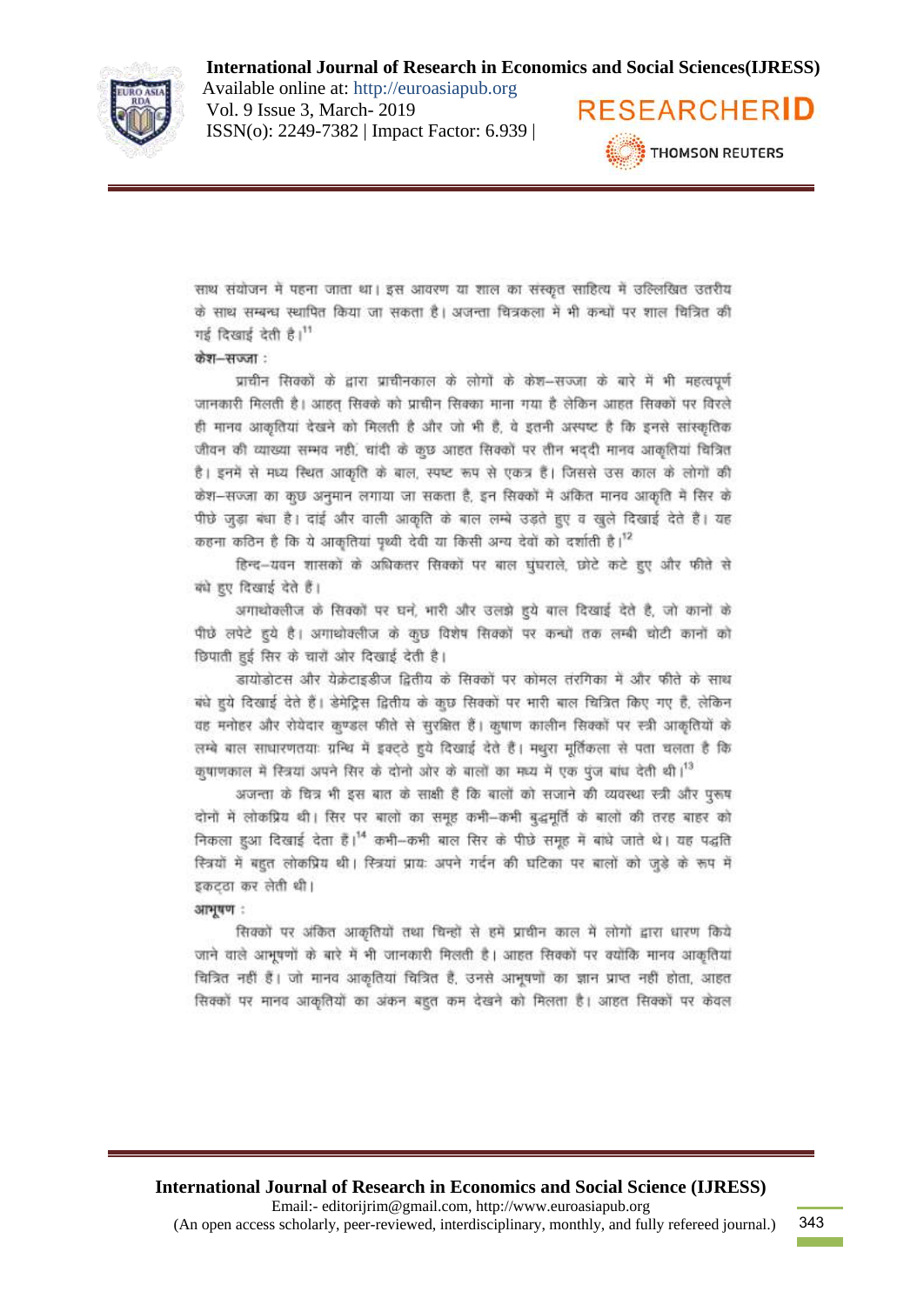

Available online at: http://euroasiapub.org Vol. 9 Issue 3, March- 2019 ISSN(o): 2249-7382 | Impact Factor: 6.939 |



प्रतीक चिन्हों जैसे सूर्य, षडचक्र, पर्वत, हाथी, त्रिकोणे शीर्ष वाला दण्ड, अर्द्वचन्द्र, श्री वरस, वैदकिा वृक्ष आदि का बार-बार चित्रण हुआ है। इन सभी चिन्हों का सम्बन्ध पशु, वनस्पति-जगत व प्रकृति से है। आभूषण का स्पष्ट रूप से कहीं भी अंकन देखने को नहीं मिलता।

हिन्द-यवन सिक्कों पर अनेक राजाओं की आकृतियों के अंतर्गत विभिन्न प्रकार के आभूषण धारण किये हुए दर्शाये गये हैं। कभी-कभी राजा, जैसे यूक्रेटाईडीज बिना मुकुट के भी चित्रित किया गया है।<sup>15</sup>

हिन्द-यवन सिक्कों पर राजा फीता बंधा मुकूट, हैलमेट, फोसिया, हाथी के सिर की खाल और फ्रीजियन टोपी पहने हुये दिखाई देता है। डेमेट्रियस और लाइसियस के सिक्कों पर राजा हाथी के सिर की खाल पहने हुये दिखाई देता है जबकि एन्टिमेक्स के सिक्कों पर राजा कोसिया पहने चित्रित किया गया है।<sup>16</sup>

चन्द्रगुप्त द्वितीय के सिंह निहन्ता प्रकार के सिक्कों पर सोने की तीन गोले पटिटयों से बना बाजूबन्द चित्रित किया गया है। इसी शासक के धनुर्धारी प्रकार के सिक्कों पर सुन्दर, असाधारण और आनूषण दिखाई देता है। ऐसा प्रतीत होता है कि यह सोने का बना है और इसके किनारे अण्डाकार है। इसके ऊपर बड़े मोती लगे हुये हैं। कुमार गुप्त के धनुर्धारी प्रकार के सिक्कों पर भारी गोल सोने की पट्टी चित्रित की गई है जो जड़े मोतियों से जड़ी हुई हैं।

गुप्त सिक्कों पर करधनी देवताओं की कमर की शोभा को बढ़ाती है। चन्द्रगुप्त द्वितीय के एक सिक्के पर वामन नौकर करधनी पहने हुये दिखाई देता है। गुप्त सिक्कों पर साधारणतया दोहरी लड़ियों वाली और मनकों या मोतियों वाली करधनी दिखाई देती है। गुप्तकाल में तीन लड़ियों वाली करधनी का भी प्रयोग होता था। मथुरा मूर्तिकला में भी तीन या चार लड़ियों वाली करधनी चित्रित की गई है। कुमारगुप्त के अश्वारोही प्रकार के एक सिक्के पर मोतियों वाली करूपनी चित्रित की गई है जिसके ऊपर कम से कम छः बड़े मोती हैं। चन्द्रगुप्त द्वितीय के धर्नुधारी प्रकार के सिक्कों पर देवी लक्ष्मी पांच लडियों वाली करधनी पहने हये दिखाई देती है।

निष्कर्ष -

प्राचीन भारतीय ऐतिहासिक मुद्राओं के आधार पर महत्वपूर्ण सांस्कृतिक व सामाजिक सूचनाएं भी प्राप्त होती हैं। इसके अन्तर्गत वेषभूषा, केश-सज्जा, आभूषण, क्रीडा, मनोरजंन, संगीत, काव्य, व्यक्तिगत अभिरूचि, आयु व अवस्था तथा शिक्षा को स्थान दिया गया है इस दृष्टि से भारतीय यवन से लेकर गुप्त काल तक ही मुद्राएं विशेष महत्व रखती है।

#### संदर्भ:

Chakravarti, Swati, 1986, Social-Religious & Cultural Study of the Ancient Indian Coins, Delhi, P. 347